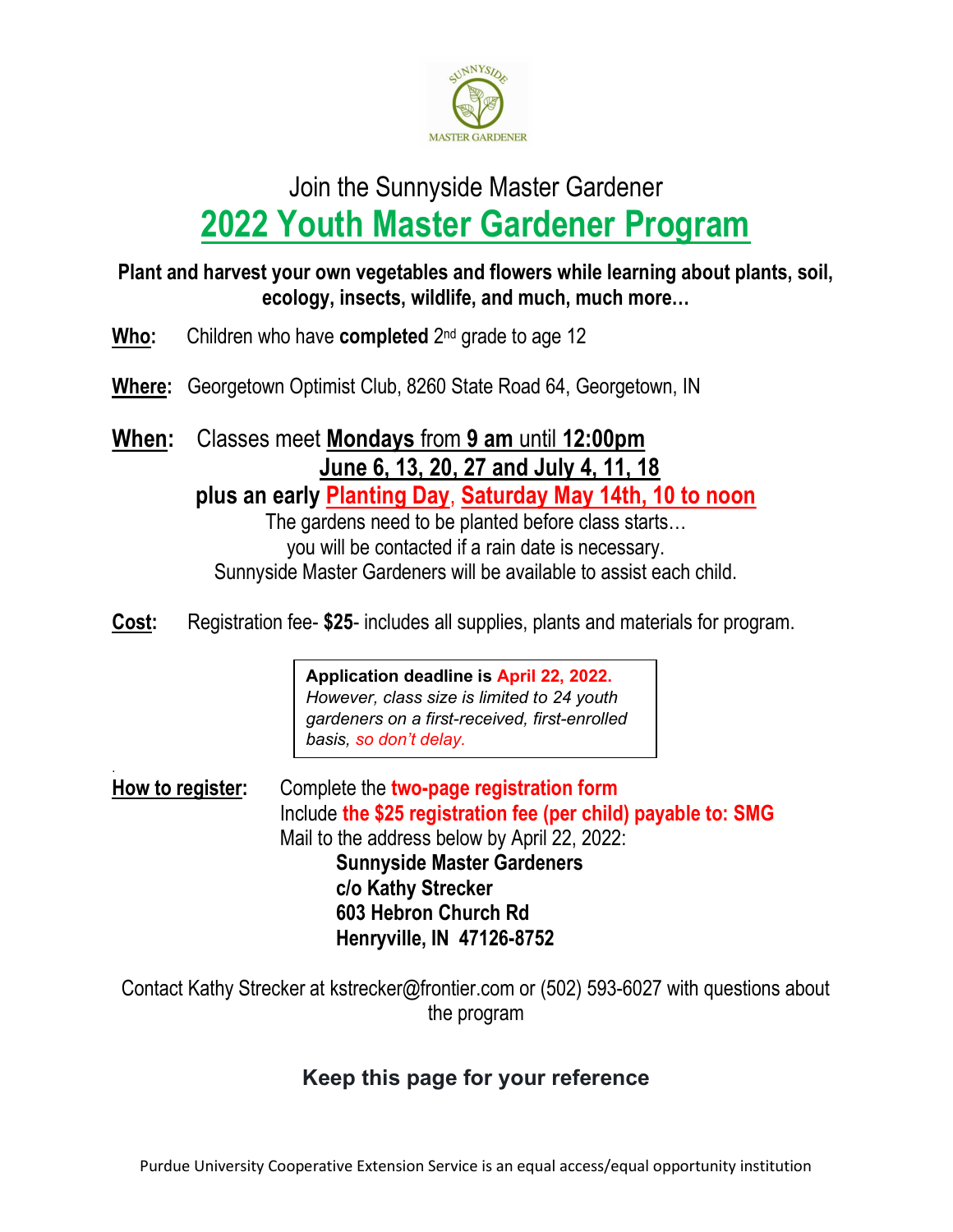

#### 2022 Youth Master Gardener Program Registration – page 1 of 2

|                                                                                                                                                                                                                                | Age |
|--------------------------------------------------------------------------------------------------------------------------------------------------------------------------------------------------------------------------------|-----|
|                                                                                                                                                                                                                                |     |
|                                                                                                                                                                                                                                |     |
|                                                                                                                                                                                                                                |     |
|                                                                                                                                                                                                                                |     |
| Home Phone _________________________________Cell Phone _________________________                                                                                                                                               |     |
| E-mail expression and the contract of the contract of the contract of the contract of the contract of the contract of the contract of the contract of the contract of the contract of the contract of the contract of the cont |     |

Notification of Allergy/Medical Issues: Many of the weekly presentations involve tasting fruits, nuts, herbs and vegetables in order to increase awareness and solidify the lesson of the day. Please indicate below if your child has any food allergies or sensitivities. If there are any other medical issues of which Sunnyside Master Gardeners need to be aware, please advise us of those here as well.

Please list (be specific):

# 2022 Youth Master Gardener Program Liability Release Statement

 $\frac{1}{2}$  , and the set of the set of the set of the set of the set of the set of the set of the set of the set of the set of the set of the set of the set of the set of the set of the set of the set of the set of the set

 $\frac{1}{2}$  , and the set of the set of the set of the set of the set of the set of the set of the set of the set of the set of the set of the set of the set of the set of the set of the set of the set of the set of the set

I understand that participating in gardening activities can involve certain risks to my child. On behalf of my child, I accept those risks. I hereby release and discharge Purdue University, the Trustees of Purdue University, the Floyd County Commissioners, the Floyd County Cooperative Extension Service, and each of their trustees, officers, appointees, agents, employers, and volunteers, including Sunnyside Master Gardeners ("Released Parties") from all claims which my child or I might have for any injury or harm to my child, including death, arising out of my child's participation in any activity related to the Youth Master Gardener Program.

I(we) understand, agree to abide by, follow, and comply with the rules, policies, and expectations for the Youth Master Gardener Program and will conduct myself(ourselves) in a courteous and respectful manner by exhibiting good sportsmanship and being a positive role model for youth. I(we) understand that failing to do so will constitute grounds for sanctions and/or dismissal for the participant from the program.

 $\mathcal{L}_\mathcal{L} = \mathcal{L}_\mathcal{L} = \mathcal{L}_\mathcal{L} = \mathcal{L}_\mathcal{L} = \mathcal{L}_\mathcal{L} = \mathcal{L}_\mathcal{L} = \mathcal{L}_\mathcal{L} = \mathcal{L}_\mathcal{L} = \mathcal{L}_\mathcal{L} = \mathcal{L}_\mathcal{L} = \mathcal{L}_\mathcal{L} = \mathcal{L}_\mathcal{L} = \mathcal{L}_\mathcal{L} = \mathcal{L}_\mathcal{L} = \mathcal{L}_\mathcal{L} = \mathcal{L}_\mathcal{L} = \mathcal{L}_\mathcal{L}$ 

Parent/Guardian Signature (required) Date **Date Construction** Date Date **Date** 

Print Parent/Guardian Name

Purdue University Cooperative Extension Service is an equal access/equal opportunity institution